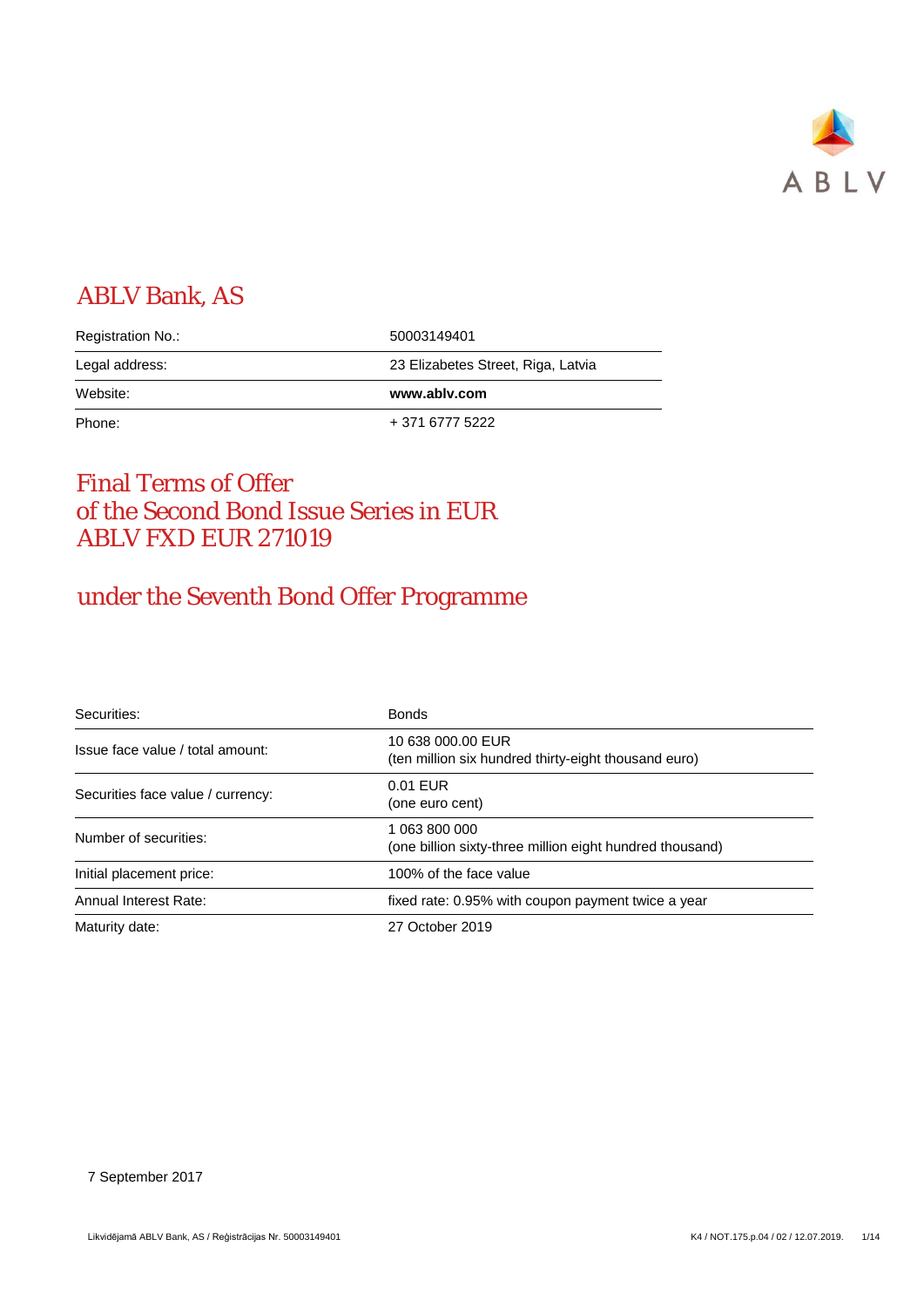ABLV

# TABLE OF CONTENTS

| 2.             |  |
|----------------|--|
| 3 <sub>1</sub> |  |
| 4.             |  |
| 5.             |  |
| 6.             |  |
| 7.             |  |
| 8.             |  |
| 9.             |  |
|                |  |

Appendixes include the Bond issue summary and the sample order form to be submitted by the Investor to conclude the financial instruments transaction.

Appendix 1: Bond issue summary.

Appendix 2: "Financial Instrument' Trade Order" form.

The Final Terms are prepared in accordance with the requirements of paragraph 4 of article 5 of the Directive 2003/71/EC of the European Parliament and of the Council.

The Final Terms shall be read together with ABLV Bank, AS Base Prospectus of the Seventh Bond Offer Programme. The Base Prospectus is published at the Issuer's website **www.ablv.com**. Full information on the Issuer and the Bond issue can be only obtained reading the Base Prospectus together with the Final Terms. The Bond issue summary is appended to these Final Terms.

# **Notice**

Before making a decision on investing in the Bonds, any Investor shall independently and, if necessary, engaging an advisor, generally assess the information provided in the Base Prospectus and these Final Terms.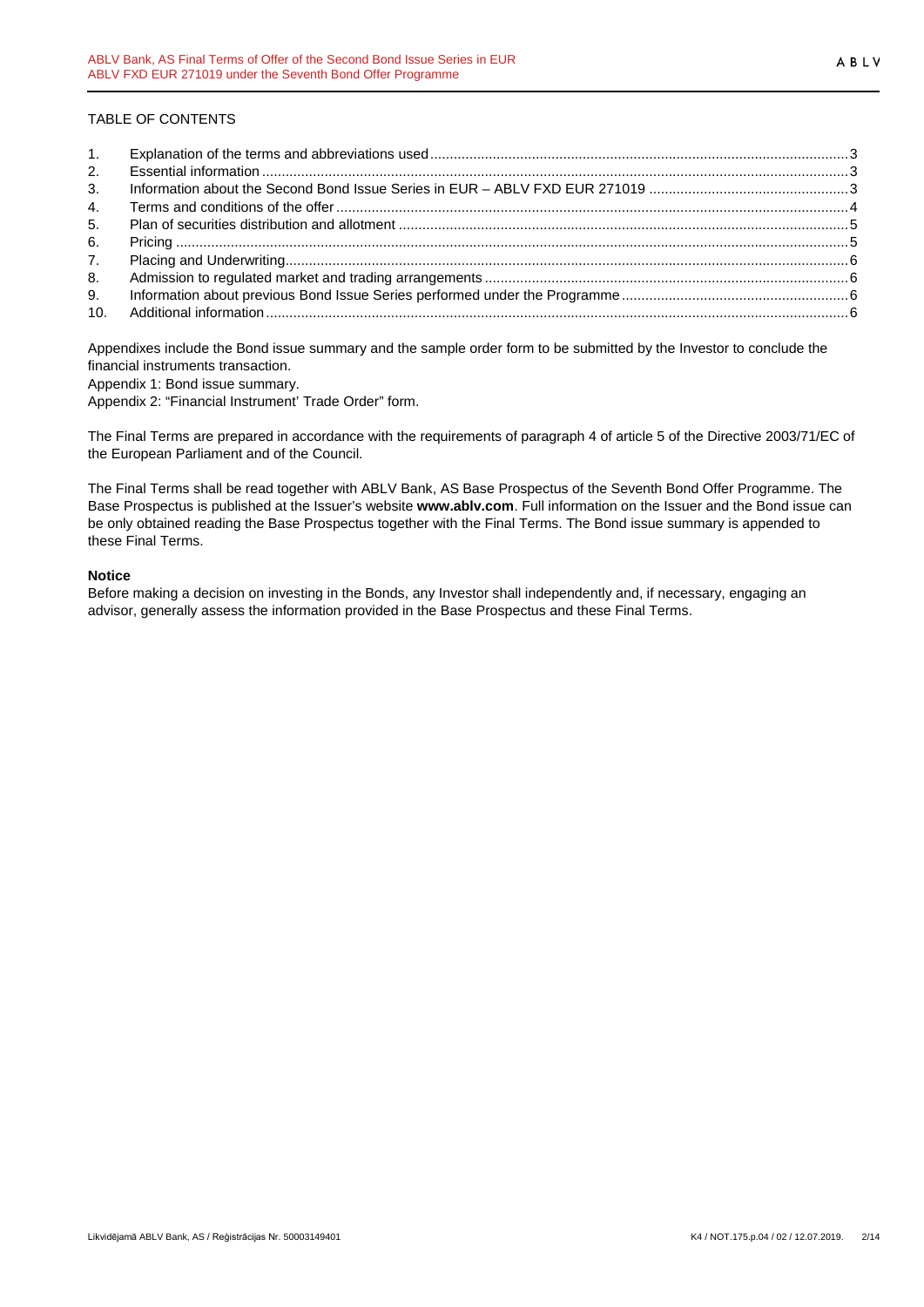# <span id="page-2-0"></span>**1. Explanation of the terms and abbreviations used**

LCD — joint stock company "Latvian Central Depository" (business name from September 18, 2017 – NASDAQ CSD SE), unified registration number: 40003242879, legal address: 1 Vaļņu Street, Riga, Latvia.

**Second Bond Issue Series in EUR** or **ABLV FXD EUR 271019** – the Bonds that are issued pursuant to ABLV Bank, AS Base Prospectus of the Seventh Bond Offer Programme and these Final Terms of Offer.

**Note:** the other terms and abbreviations used correspond to those included in the Base Prospectus.

## <span id="page-2-1"></span>**2. Essential information**

2.1. Interest of natural and legal persons involved in the issue/ offer N/A

#### 2.2. Reasons for the offer

Objective of the Second Bond Issue Series in EUR shall be raising of funds that the Issuer will use for financing its operating activities, including without limitation:

- improvement of the ABLV Bank assets' and liabilities' distribution into maturity bands;
- increase and maintenance of the liquidity level required for activities of ABLV Bank.

#### <span id="page-2-2"></span>**3. Information about the Second Bond Issue Series in EUR – ABLV FXD EUR 271019 (under the Seventh Bond Offer Programme)**

| Issuer:                                        | ABLV Bank, AS                                                                                                                                 |
|------------------------------------------------|-----------------------------------------------------------------------------------------------------------------------------------------------|
| Securities:                                    | <b>Bonds</b>                                                                                                                                  |
| ISIN:                                          | LV0000802338                                                                                                                                  |
| Type of securities:                            | In bearer form                                                                                                                                |
| Class of securities:                           | Without restraint on alienation                                                                                                               |
| Collateral:                                    | Not secured with pledge                                                                                                                       |
| Depository:                                    | Joint stock company Latvian Central Depository                                                                                                |
|                                                | (business name from September 18, 2017 - NASDAQ CSD SE)                                                                                       |
| Regulated market:                              | Stock Exchange Nasdaq Riga<br><b>Baltic Bond List</b>                                                                                         |
| Currency of the Bond issue:                    | EUR (euro)                                                                                                                                    |
|                                                | 10 638 000.00 EUR <sup>1</sup>                                                                                                                |
| Face value/total amount of the Bond issue:     | (ten million six hundred thirty-eight thousand euro)                                                                                          |
|                                                | 0.01 EUR                                                                                                                                      |
| Bond Face Value:                               | (one euro cent)                                                                                                                               |
| Number of the Bonds:                           | 1 063 800 0001                                                                                                                                |
|                                                | (one billion sixty-three million eight hundred thousand)                                                                                      |
| Annual Interest Rate:                          | Fixed: 0.95%                                                                                                                                  |
|                                                | (zero and 95/100 percent)                                                                                                                     |
| Date of the Interest Income calculation:       | 5 working days before the Interest Income payment date                                                                                        |
| Frequency and dates of the Interest Income     | Twice a year: on 27 October and 27 April,                                                                                                     |
| payments:                                      | starting from 27 April 2018, ending on 27 October 2019                                                                                        |
| Maturity date of the Bonds:                    | 27 October 2019                                                                                                                               |
|                                                | • The Issuer shall be entitled to prematurely redeem the part of the<br>Bond issue the initial placement of which was not performed;          |
| Premature redemption                           | The Issuer shall be entitled to prematurely redeem the Bonds that the                                                                         |
| (call option):                                 | Issuer purchased in the secondary securities market or acquired                                                                               |
|                                                | otherwise in compliance with provisions of the normative acts,<br>provided that normative acts contain no limitations with regard to such     |
|                                                | redemption.                                                                                                                                   |
| Early repayment claim                          | The Investor shall not be entitled to claim the Face Value and accrued                                                                        |
| (put option):                                  | interest to be repaid by the Issuer before maturity.                                                                                          |
| Arrangements for the amortisation of the loan: | N/A                                                                                                                                           |
| Information on yield:                          | Fixed interest rate is set for the Bonds. The Bond yield does not depend<br>on the changes in the base interest rate in the interbank market. |
| Yield calculation method:                      | Pursuant to paragraph 6.9 of the Base Prospectus                                                                                              |
| Representation of the Investors:               | Pursuant to paragraph 6.15 of the Base Prospectus                                                                                             |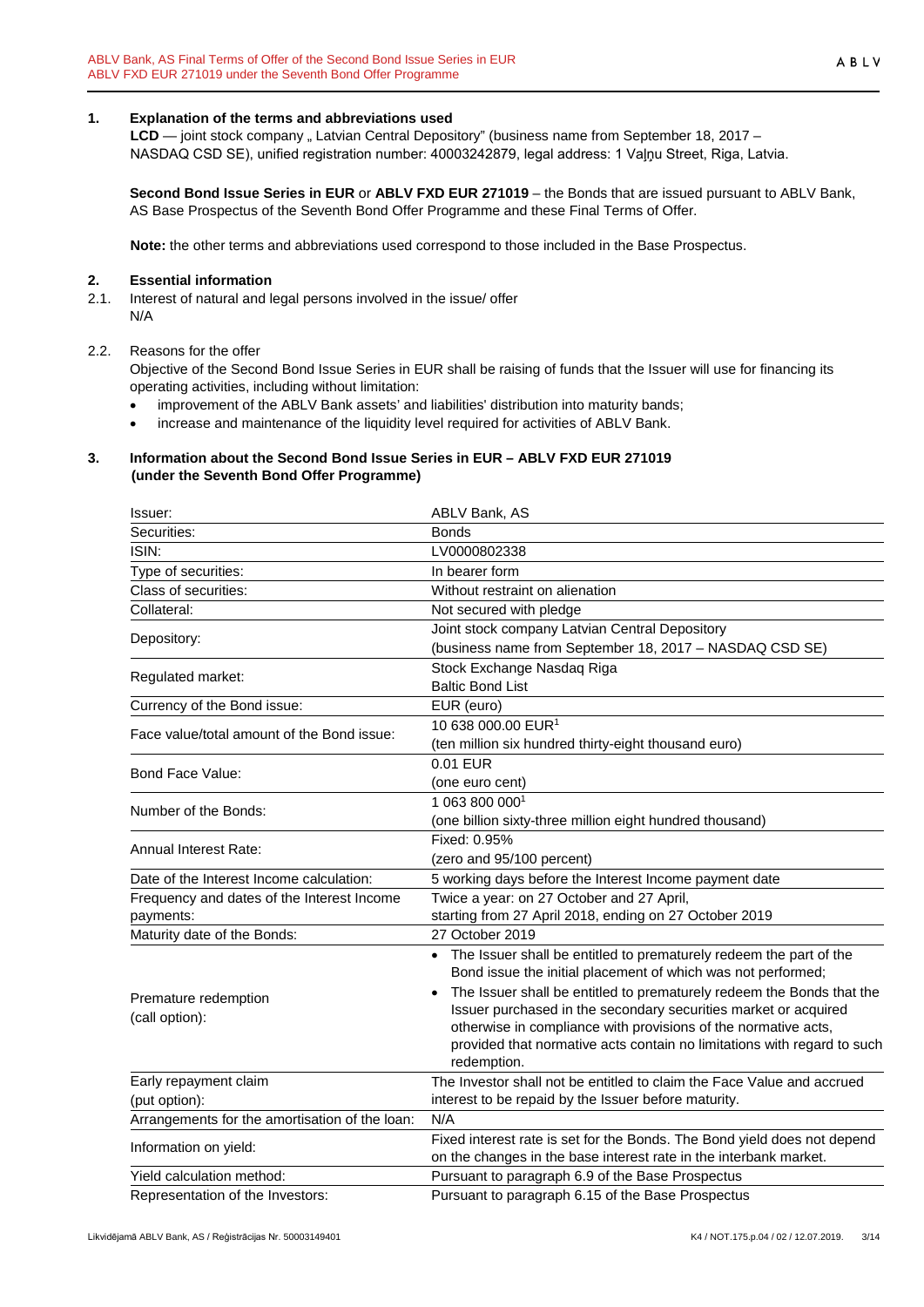|                                          | following decisions of ABLV Bank:                                               |  |  |  |
|------------------------------------------|---------------------------------------------------------------------------------|--|--|--|
|                                          | decision on the bond issue of the extraordinary meeting of                      |  |  |  |
|                                          | shareholders, dated 31 March 2017 (Minutes No. 1, paragraph 5.9);               |  |  |  |
|                                          | decision of the Board on approving the Base Prospectus of the<br>$\bullet$      |  |  |  |
|                                          | Seventh Bond Offer Programme, dated 24 April 2017 (Minutes No.                  |  |  |  |
|                                          | $V-24$ , paragraph 1);                                                          |  |  |  |
| Decisions on the Bond issue:             | decision of the Board on the Base Prospectus of the Seventh Bond                |  |  |  |
|                                          | Offer Programme including recommendations of the Financial and                  |  |  |  |
|                                          | Capital Market Commission, dated 9 May 2017 (Minutes No. V-26,<br>paragraph 1); |  |  |  |
|                                          | decision of the Board on approval of ABLV Bank, AS Final Terms of               |  |  |  |
|                                          | Offer of the Second Bond Issue Series in EUR -                                  |  |  |  |
|                                          | ABLV FXD EUR 271019 under the Seventh Bond Offer Programme,                     |  |  |  |
|                                          | dated 7 September 2017 (Minutes No. V-58, paragraph 2).                         |  |  |  |
| Issue date:                              | 27 October 2017                                                                 |  |  |  |
|                                          | Not later than on 15 September 2017, the information shall be published         |  |  |  |
| Public offer start date:                 | at the Issuer's website www.ably.com.                                           |  |  |  |
|                                          | The public offer start date is 21 September 2017.                               |  |  |  |
| Public offer end date:                   | 23 October 2017                                                                 |  |  |  |
|                                          | Pursuant to paragraph 9.4 of the Base Prospectus, the decision on               |  |  |  |
| Decision on concluding the transactions: | concluding the transactions will be made on 26 October 2017.                    |  |  |  |
| Settlement date:                         | 27 October 2017                                                                 |  |  |  |

The Bonds are issued and public offering is performed pursuant to the

<sup>1</sup> Before the end of the public offer period, but not later than 4 (four) working days prior to the public offer end date, the Issuer may increase the Issue Series size. If amendments to the Final Terms are made, those shall be published in the same way as the Final Terms.

For the purposes of the Base Prospectus and these Final Terms, the Issuer shall be an institution that borrows funds by issuing the Bonds.

# <span id="page-3-0"></span>**4. Terms and conditions of the offer**

4.1. Initial placement process

The initial placement process is described in paragraphs 9.3 and 9.4 of the Base Prospectus.

The total amount of the Issue is 10 638 000.00 EUR (ten million six hundred thirty-eight thousand euro).

The public offer start date is 21 September 2017.

A representative of the Investment Company or the Investor itself, provided it has a financial instruments account opened with ABLV Bank, shall submit an order to the Issuer, using the sample form "Financial Instruments' Trade Order" appended hereto, on working days from 08:30 till 18:30. The order may also be submitted electronically, using a corresponding order form in ABLV Bank Internetbank.

The public offer end date shall be 23 October 2017. Orders shall be accepted by ABLV Bank till the end of the working day, i.e., 18:30, or electronically – till the end of the day, i.e., 23:59.

Information about the order submission can be obtained:

- by phone:  $+371\,6700\,2777$
- via e-mail: **ibas@ablv.com**

The orders submitted to the Issuer may not be altered or revoked.

- 4.2. A description of the possibility to reduce subscriptions and the manner for refunding excess amount paid by applicants N/A
- 4.3. Details of the minimum and/or maximum amount of application Pursuant to paragraph 9.3 of the Base Prospectus, maximum number of the Bonds that a single Investor may apply for is not set. The Investor may not apply for purchasing less than 1 (one) Bond.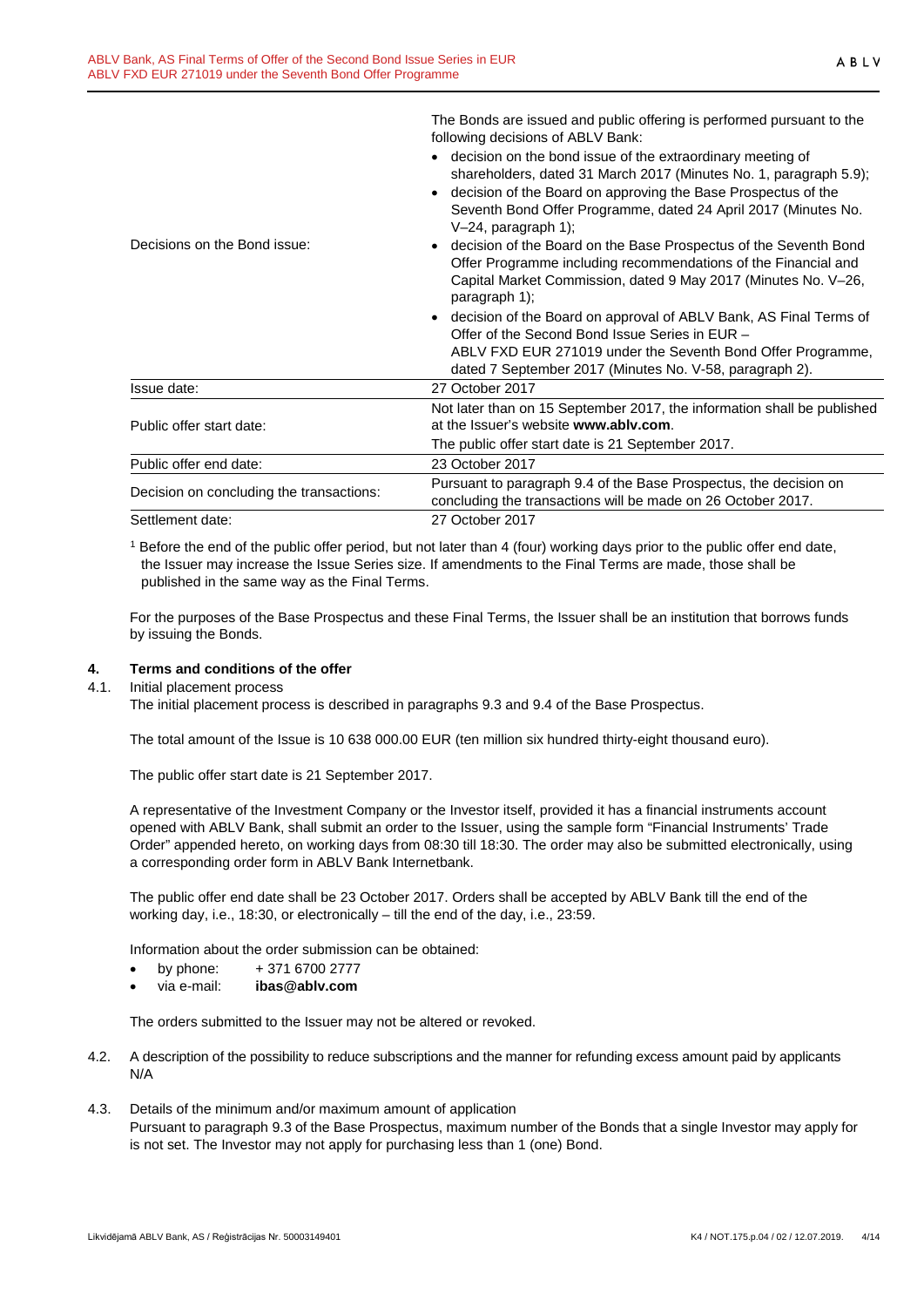#### 4.4. Settlement process

Within this Bond Issue Series, settlement under initial placement transactions shall be performed as follows:

- not applying the DVP principle, if agreed so by the underwriter and the Investor, or
- applying the DVP principle, regulated by the effective LCD rules.

If the transaction parties agree on not applying the DVP principle, the moment of the Bonds' delivery and the moment of payment may be different. The Investor shall ensure funds in the respective account on the day agreed upon by the transaction parties, whereas the Bonds shall be credited to the Investor's account on the day agreed upon by the transaction parties.

DVP shall be executed on the T+1 day, where "T" stands for the day of concluding the Bond purchase transaction, and "1" is the 1st (first) working day after the day of concluding the Bond purchase transaction.

The day of concluding the transaction shall be the day of making the decision on concluding the transaction – for this Series it is set to be 26 October 2017.

The settlement date shall be 27 October 2017.

#### 4.5. Information about results

Pursuant to paragraph 9.6 of the Base Prospectus, information on the initial placement results will be published at the Issuer's website **www.ablv.com** within 10 (ten) working days after the public offer end date.

4.6. The procedure for the exercise of any right of pre-emption, the negotiability of subscription rights and the treatment of subscription rights not exercised. N/A

#### <span id="page-4-0"></span>**5. Plan of securities distribution and allotment**

- 5.1. Offering the Bonds simultaneously in the markets of two or more countries N/A
- 5.2. Notification to applicants of the Bond amount allotted The Bank shall send a confirmation of the concluded transaction to the Investor, following the procedure set forth in ABLV Capital Markets, IBAS General Terms of Business. The General Terms of Business are available at the Issuer's website **[www.ablv.com](http://www.ablv.com/)**.

#### <span id="page-4-1"></span>**6. Pricing**

6.1. Initial placement price of a Bond Initial placement price of a Bond is set to be 100% of the Bond's face value. The Bond's face value is 0.01 EUR (one euro cent).

#### 6.2. Pricing method

ABLV Bank Board will determine the Bonds' price depending on the situation in secondary market of similar securities then present and, in particular, based on evaluation of the demand in the securities market and yield of comparable market instruments. The price determined by ABLV Bank for the Bond Issue Series shall be the same for all Investors and shall remain constant throughout the whole initial placement period.

6.3. Application of expenses and taxes

Purchasing the Bonds during the initial placement period, the Investor will have to transfer just set Bond sale price to the Issuer for each Bond unit being purchased.

Additional expenses under the transaction, which might include, without limitation, fees for account opening, for transaction conclusion and execution, may vary in different Investment Companies, and the Investor can find those out in the respective Investment Company engaged by the Investor in concluding the Bonds' purchase transaction as intermediary. ABLV Bank will not receive the said fees and payments charged by other Investment Companies and shall not be responsible for those additional expenses.

The Issuer shall be responsible for withholding and payment of taxes in compliance with the procedures and amount stated in the Republic of Latvia normative acts. The Issuer shall not be responsible for payment of taxes where the Republic of Latvia normative acts do not stipulate the Issuer's duty to assess and withhold the tax amount before making Interest Income payments.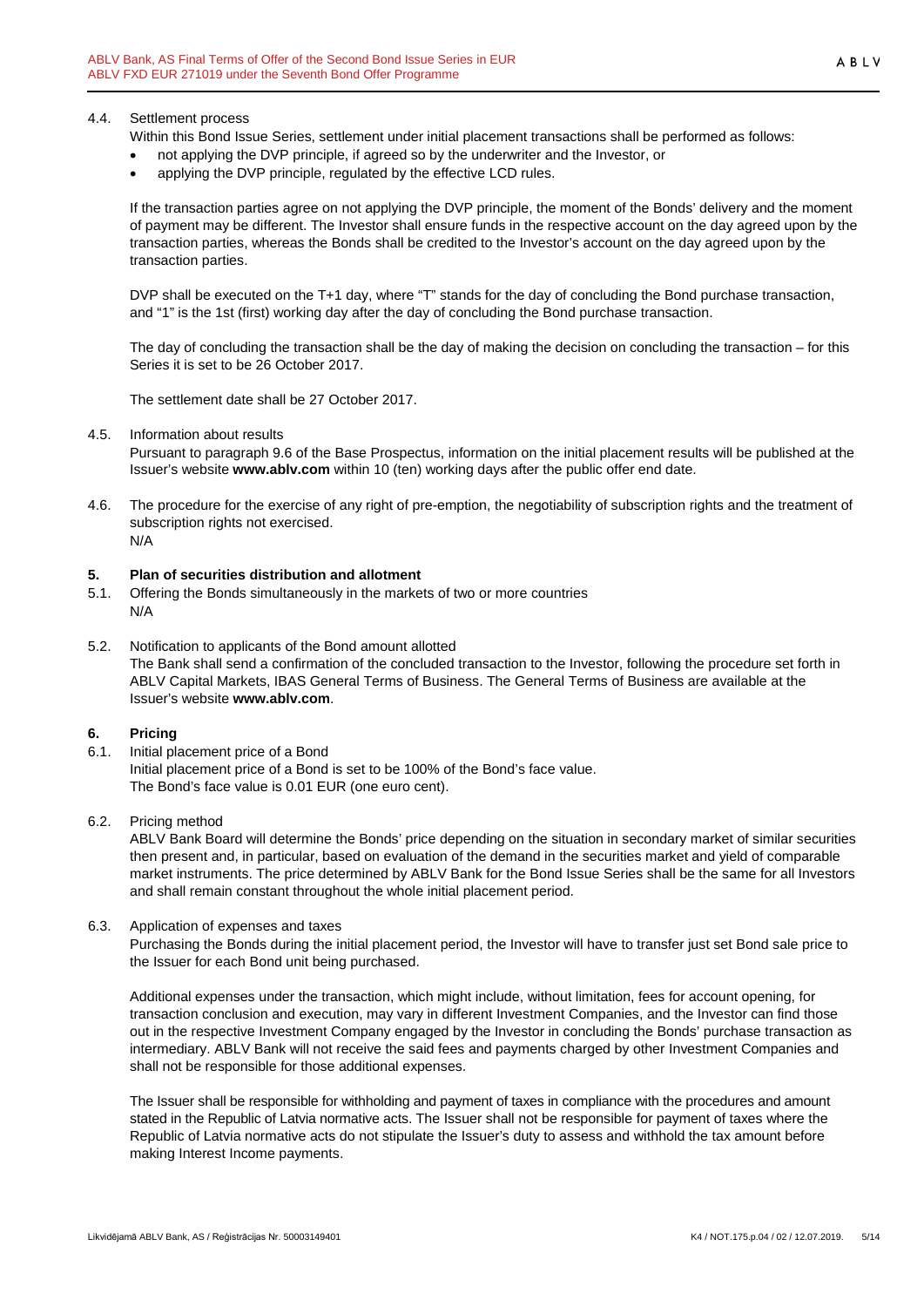# <span id="page-5-0"></span>**7. Placing and Underwriting**

- 7.1. Offer coordinator N/A
	-
- 7.2. Depository Joint stock company Latvian Central Depository (business name from September 18, 2017 – NASDAQ CSD SE), legal address: 1 Vaļņu Street, Riga, Latvia.
- 7.3. Entities agreeing to underwrite the issue N/A
- 7.4. Time of reaching the underwriting agreement N/A

# <span id="page-5-1"></span>**8. Admission to regulated market and trading arrangements**

- 8.1. Term and conditions of admission to regulated market Pursuant to paragraph 10.1 of the Base Prospectus, application for admitting the Bonds to the regulated market will be prepared in accordance with the Stock Exchange requirements and submitted within 3 (three) months after the end of the initial placement at the latest.
- 8.2. Regulated market

Stock Exchange Nasdaq Riga, Baltic Bond List.

8.3. Entities which have a firm commitment to act as intermediaries in secondary trading, providing liquidity through bid and offer rates and description of the main terms of their commitment N/A

## <span id="page-5-2"></span>**9. Information about previous Bond Issue Series performed under the Programme**

- Two issues performed under ABLV Bank, AS, Second Offer Programme,
- Three issues performed under ABLV Bank, AS, Third Offer Programme,
- One issue performed under ABLV Bank, AS, Fourth Offer Programme,
- Five issues performed under ABLV Bank, AS, Fifth Offer Programme,
- Seven issues performed under ABLV Bank, AS, Sixth Offer Programme and
- Two issues performed under ABLV Bank, AS, Seventh Offer Programme

have been included in the Baltic Bond List of the Stock Exchange Nasdaq Riga regulated markets.

Under ABLV Bank, AS Seventh Offer Programme, there were two issues performed and included to securities lists of Nasdaq Riga regulated markets:

|                                | Straight coupon bonds in USD | Straight coupon bonds in EUR |
|--------------------------------|------------------------------|------------------------------|
| <b>ISIN</b>                    | LV0000802270                 | LV0000802288                 |
| Issue size                     | 61 043 829.80 EUR            | 7 267 000.00 EUR             |
| Issue name                     | ABLV FXD USD 030719          | ABLV FXD EUR 030719          |
| Coupon rate (p.a.)             | Fixed: 2.25%                 | Fixed: 0.75%                 |
| Current interest income period | $03.07.2017 - 02.01.2018$    | $03.07.2017 - 02.01.2018$    |
| Issue date                     | 03.07.2017                   | 03.07.2017                   |
| Maturity date                  | 03.07.2019                   | 03.07.2019                   |

Simultaneously with the Second Bond Issue Series in EUR, the following public offering is performed under the Seventh Bond Offer Programme:

- Second Bond Issue Series in USD ABLV FXD USD 271019 straight 2-year bonds;
- Third Bond Issue Series in EUR ABLV SUB EUR 271027 subordinated bonds.

The Investors can find the information about issues performed under the Second, Third, Fourth, Fifth, Sixth and Seventh Offer Programmes and their Final Terms at ABLV Bank, AS website **[www.ablv.com](http://www.ablv.com/)**.

#### <span id="page-5-3"></span>**10. Additional information**

10.1. Advisors connected with the Bond issue N/A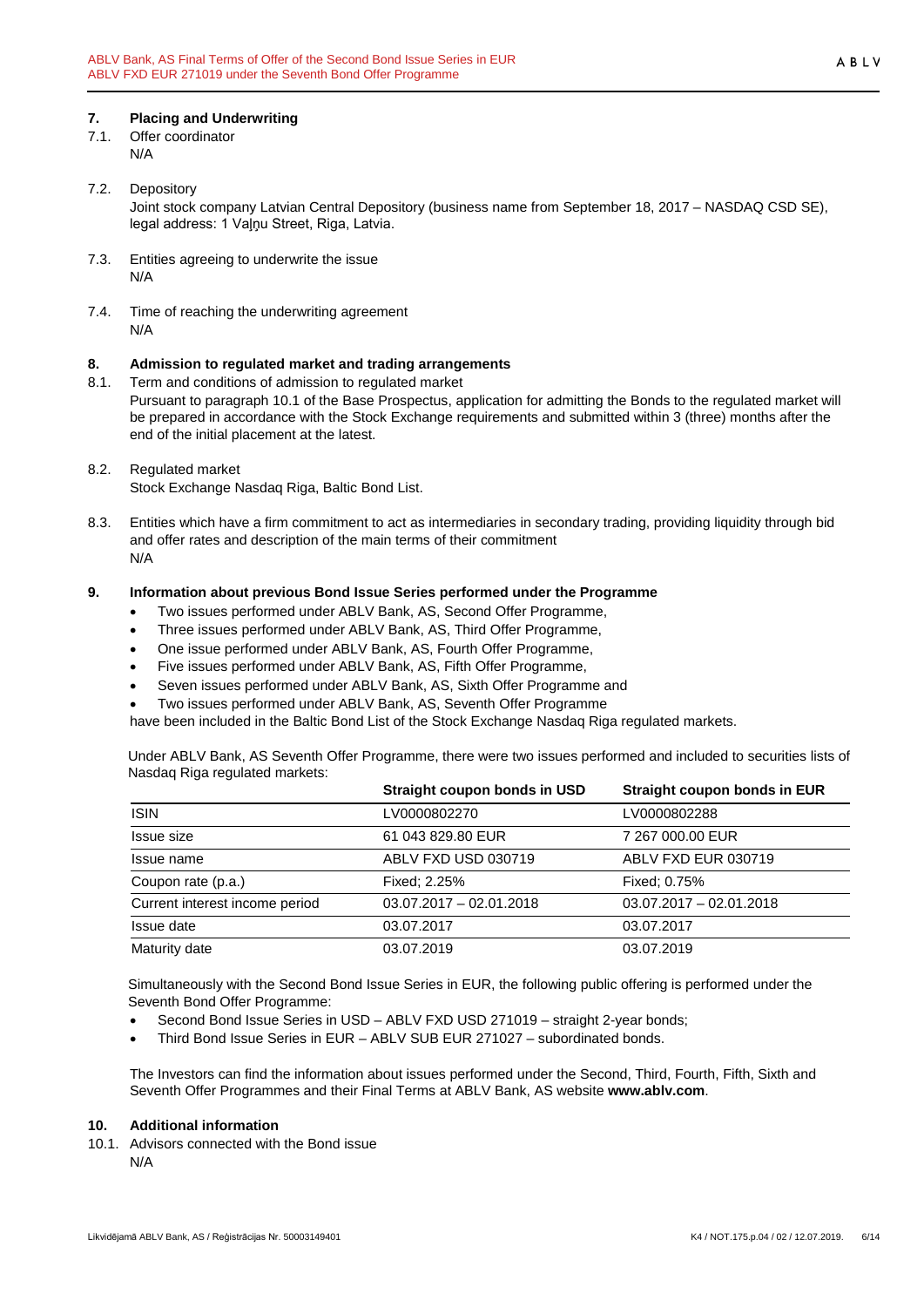ABLV

- 10.2. Information about the Bond issue provided by third parties N/A
- 10.3. Credit ratings assigned to the Bonds N/A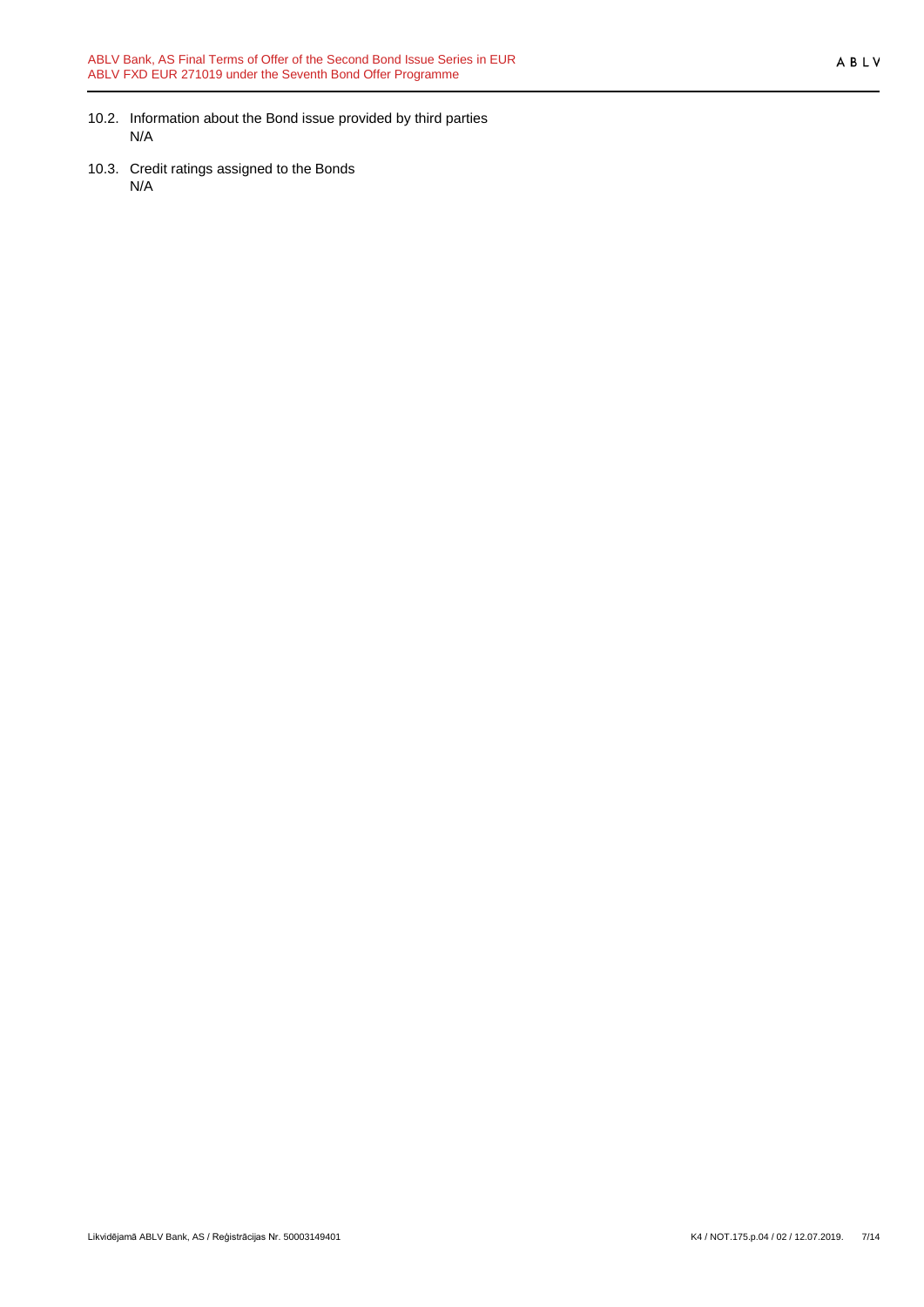| Name, surname           | <b>Position held</b>                                                   | <b>Signature</b> |
|-------------------------|------------------------------------------------------------------------|------------------|
| <b>Ernests Bernis</b>   | Chairman of the Board,<br>Chief Executive Officer (CEO)                |                  |
| Vadims Reinfelds        | Deputy Chairman of the Board,<br>Deputy Chief Executive Officer (dCEO) |                  |
| Māris Kannenieks        | Member of the Board.<br>Chief Financial Officer (CFO)                  |                  |
| Edgars Pavlovičs        | Member of the Board,<br>Chief Risk Officer (CRO)                       |                  |
| Aleksandrs Pāže         | Member of the Board,<br>Chief Compliance Officer (CCO)                 |                  |
| <b>Rolands Citajevs</b> | Member of the Board,<br>Chief Information Officer (CIO)                |                  |
| Romans Surnačovs        | Member of the Board,<br>Chief Operating Officer (COO)                  |                  |

The Final Terms were approved at ABLV Bank, AS Board session on 7 September 2017.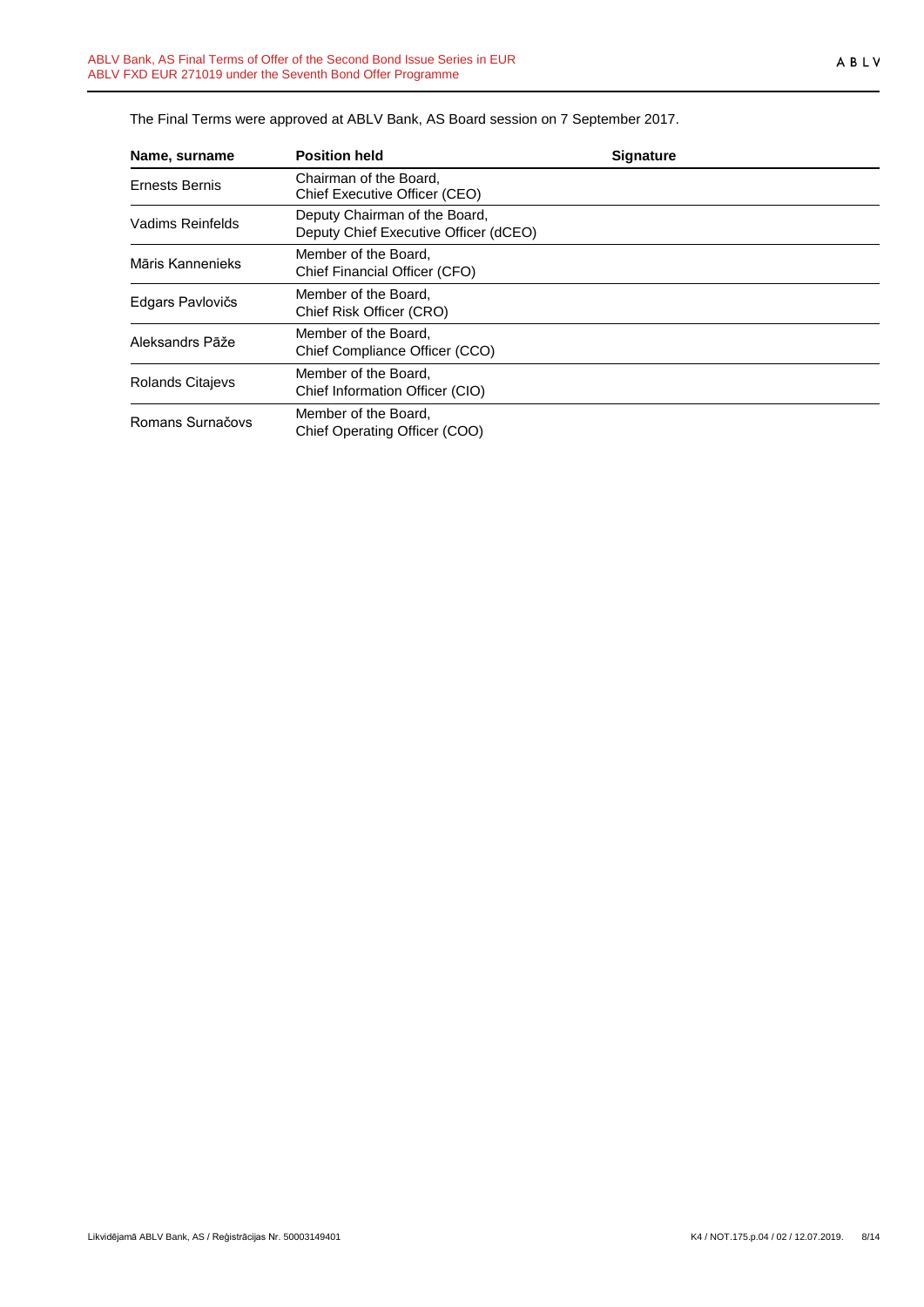# ABLV

Appendix 1

#### **Section A. Introduction and warnings**

The summary shall be deemed the introduction of the Base Prospectus.

Any decision on investing in the Bonds shall be based on the Investor's judgement on the whole Base Prospectus and the respective Final Terms of the Bond issue.

Should any claim be lodged to a court regarding the information provided in the Base Prospectus, if necessary, the Investor lodging the claim to a court in accordance with normative acts of the respective member state shall cover the

A.1 costs of translating the Base Prospectus before the proceedings are initiated. The persons responsible for the information provided in the Base Prospectus, including persons that translated the same and applied for its notification, may be held civilly liable only where the summary is misleading, inaccurate, or inconsistent with other sections of the Base Prospectus, or fails to provide the most essential information that would aid the Investors when considering whether to invest in the Bonds.

 $A.2 N/A$ 

## **Section B. Issuer**

| B.1  | Legal and commercial<br>name of the Issuer                                                                                                    | ABLV Bank, AS.                                                                                                                                                                                                                                                                                                        |
|------|-----------------------------------------------------------------------------------------------------------------------------------------------|-----------------------------------------------------------------------------------------------------------------------------------------------------------------------------------------------------------------------------------------------------------------------------------------------------------------------|
| B.2  | The domicile and<br>legal form of the<br>Issuer, the legislation<br>under which the<br>Issuer operates and<br>its country of<br>incorporation | ABLV Bank is a joint stock company registered in the Republic of Latvia, which carries out its<br>operations in accordance with the Republic of Latvia legal acts, the European Union normative<br>acts, and the issued licence that allows rendering all financial services stated in the Credit<br>Institution Law. |
|      | $B.3 - B.4.a$                                                                                                                                 | N/A                                                                                                                                                                                                                                                                                                                   |
| B.4b | Description of any<br>known trends<br>affecting the Issuer<br>and the industries in<br>which it operates                                      | As at the day of producing the Final Terms, there is no information on any detected trends,<br>events, claims, or obligations that might have significant negative effect on further operations of<br>ABLV Bank, AS or the Republic of Latvia credit institution sector.                                              |
|      |                                                                                                                                               | The information provided in the table below completely matches that presented in ABLV Bank                                                                                                                                                                                                                            |

The information provided in the table below completely matches that presented in ABLV Bank consolidated report for the first half of 2017.

|     |                                       |    |                                                        | Country<br>Οf      |                              |                           | Share in       | Share in<br>the the entity's<br>entity's capital with |
|-----|---------------------------------------|----|--------------------------------------------------------|--------------------|------------------------------|---------------------------|----------------|-------------------------------------------------------|
|     |                                       |    | Nº Company                                             | incorpo-<br>ration | Registration<br>number       | <b>Business profile</b>   | capital<br>(%) | voting<br>rights (%)                                  |
|     |                                       |    | ABLV Bank, AS                                          | LV                 | 50003149401                  | <b>Financial services</b> | 100            | 100                                                   |
|     |                                       |    | ABLV Bank Luxembourg, S.A.                             | LU                 | B 162048                     | <b>Financial services</b> | 100            | 100                                                   |
|     |                                       | 3. | ABLV Consulting Services, AS                           | LV                 | 40003540368                  | Consulting<br>services    | 100            | 100                                                   |
| B.5 | Issuer's position within<br>the group | 4. | <b>ABLV Advisory Services, SIA</b>                     | LV                 | 40103964811                  | Consulting<br>services    | 100            | 100                                                   |
|     |                                       | 5. | <b>ABLV Corporate Services</b><br>Holding Company, SIA | LV                 | 40103799987                  | Holding company           | 100            | 100                                                   |
|     |                                       | 6. | ABLV Corporate Services, SIA                           | LV                 | 40103283479                  | Consulting<br>services    | 100            | 100                                                   |
|     |                                       |    |                                                        | 7.                 | ABLV Corporate Services, LTD | CY                        | HE273600       | Consulting<br>services                                |
|     |                                       | 8. | ABLV Corporate Finance, SIA                            | LV                 | 40203042916                  | Consulting<br>services    | 100            | 100                                                   |
|     |                                       | 9. | <b>ABLV Capital Markets, IBAS</b>                      | LV                 | 40003814705                  | <b>Financial services</b> | 90             | 100                                                   |
|     |                                       |    | 10. ABLV Capital Markets USA LLC* US                   |                    | 6399457                      | <b>Financial services</b> | 90             | 100                                                   |
|     |                                       |    | 11. ABLV Asset Management, IPAS LV                     |                    | 40003814724                  | <b>Financial services</b> | 90             | 100                                                   |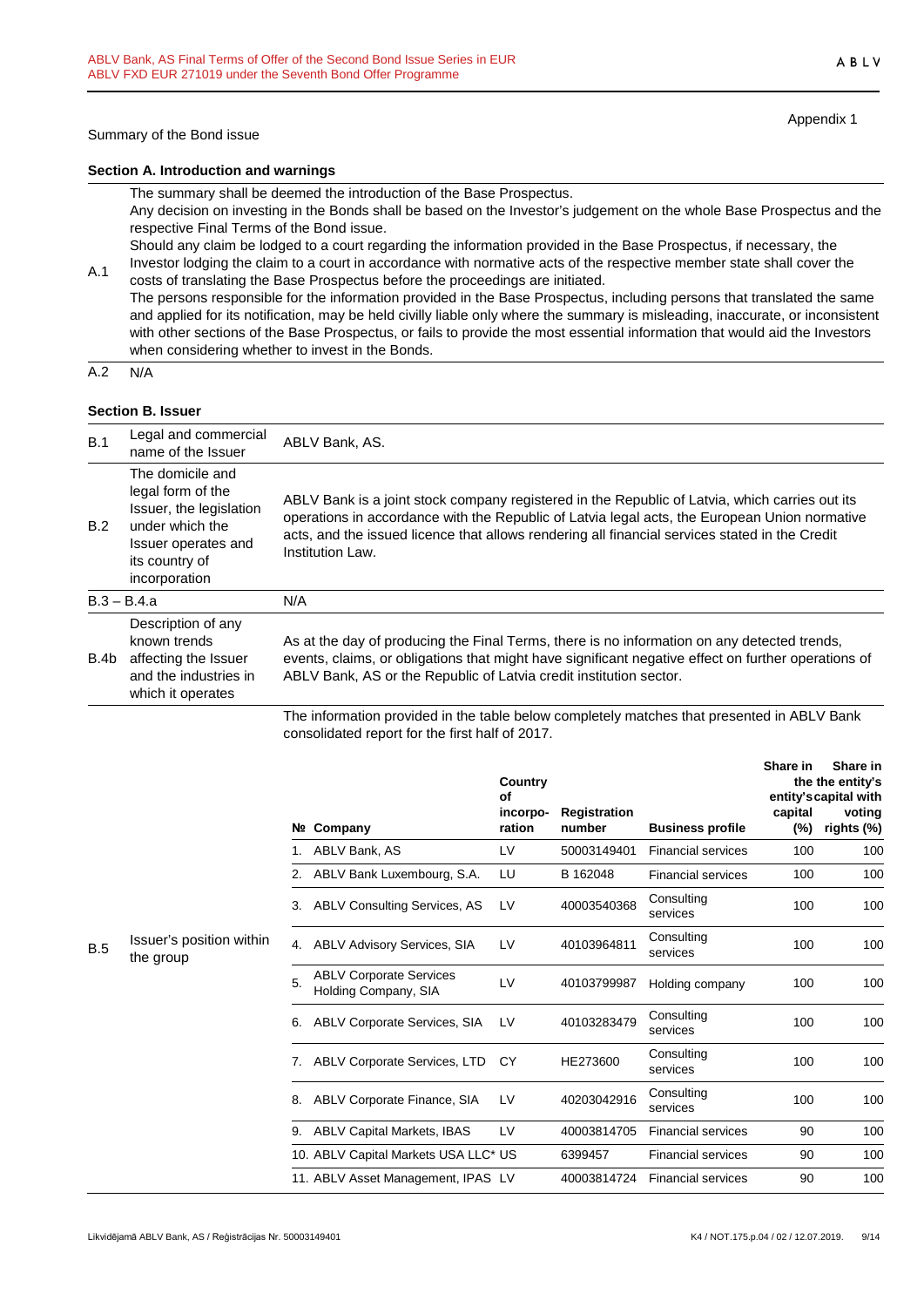|                                | Country<br>of      |                               |                                                                    | <b>Share in</b> | Share in<br>the the entity's<br>entity's capital with |
|--------------------------------|--------------------|-------------------------------|--------------------------------------------------------------------|-----------------|-------------------------------------------------------|
| Nº Company                     | incorpo-<br>ration | <b>Registration</b><br>number | <b>Business profile</b>                                            | capital<br>(%)  | voting<br>rights (%)                                  |
| 12. PEM, SIA                   | LV                 | 40103286757                   | Investment<br>project<br>management                                | 51              | 51                                                    |
| 13. PEM 1, SIA                 | LV                 | 40103551353                   | Wholesale trade<br>services of other<br>machinery and<br>equipment | 51              | 51                                                    |
| 14. New Hanza Capital, AS      | LV                 | 50003831571                   | Holding company                                                    | 88              | 88                                                    |
| 15. NHC 1, SIA                 | LV                 | 50103247681                   | Investments in<br>real estate                                      | 88              | 88                                                    |
| 16. NHC 2, SIA                 | LV                 | 40103963977                   | Investments in<br>real estate                                      | 88              | 88                                                    |
| 17. NHC 3, SIA                 | LV                 | 50103994841                   | Investments in<br>real estate                                      | 88              | 88                                                    |
| 18. NHC 4, SIA                 | LV                 | 40203032424                   | Investments in<br>real estate                                      | 88              | 88                                                    |
| 19. NHC 5, SIA                 | LV                 | 50203032411                   | Investments in<br>real estate                                      | 88              | 88                                                    |
| 20. NHC 6, SIA                 | LV                 | 40203032439                   | Investments in<br>real estate                                      | 88              | 88                                                    |
| 21. Pillar, SIA                | LV                 | 40103554468                   | Holding company                                                    | 100             | 100                                                   |
| 22. Pillar Holding Company, KS | LV                 | 40103260921                   | Holding company                                                    | 100             | 100                                                   |
| 23. Pillar 3, SIA              | LV                 | 40103193067                   | Real estate<br>transactions                                        | 100             | 100                                                   |
| 24. Pillar 4 & 6, SIA          | LV                 | 40103210494                   | Real estate<br>transactions                                        | 100             | 100                                                   |
| 25. Pillar 7 & 8, SIA          | LV                 | 40103240484                   | Real estate<br>transactions                                        | 100             | 100                                                   |
| 26. Pillar 9, SIA              | LV                 | 40103241210                   | Real estate<br>transactions                                        | 100             | 100                                                   |
| 27. Pillar 11, SIA             | LV                 | 40103258310                   | Real estate<br>transactions                                        | 100             | 100                                                   |
| 28. Pillar 2, 12 & 14, SIA     | LV                 | 50103313991                   | Real estate<br>transactions                                        | 100             | 100                                                   |
| 29. Pillar 18, SIA             | LV                 | 40103492079                   | Real estate<br>transactions                                        | 100             | 100                                                   |
| 30. Pillar 19, SIA             | LV                 | 40103766952                   | Real estate<br>transactions                                        | 100             | 100                                                   |
| 31. Pillar 20, SIA             | LV                 | 40103903056                   | Real estate<br>transactions                                        | 100             | 100                                                   |
| 32. Pillar 21, SIA             | LV                 | 40103929286                   | Real estate<br>transactions                                        | 100             | 100                                                   |
| 33. Pillar 22, SIA             | LV                 | 50103966301                   | Real estate<br>transactions                                        | 100             | 100                                                   |
| 34. Pillar Management, SIA     | LV                 | 40103193211                   | Real estate<br>management and<br>administration                    | 100             | 100                                                   |
| 35. Pillar RE Services, SIA    | LV                 | 40103731804                   | Parking<br>management                                              | 100             | 100                                                   |
| 36 Pillar Contractor, SIA      | LV                 | 40103929498                   | Management and<br>coordination of<br>construction<br>processes     | 100             | 100                                                   |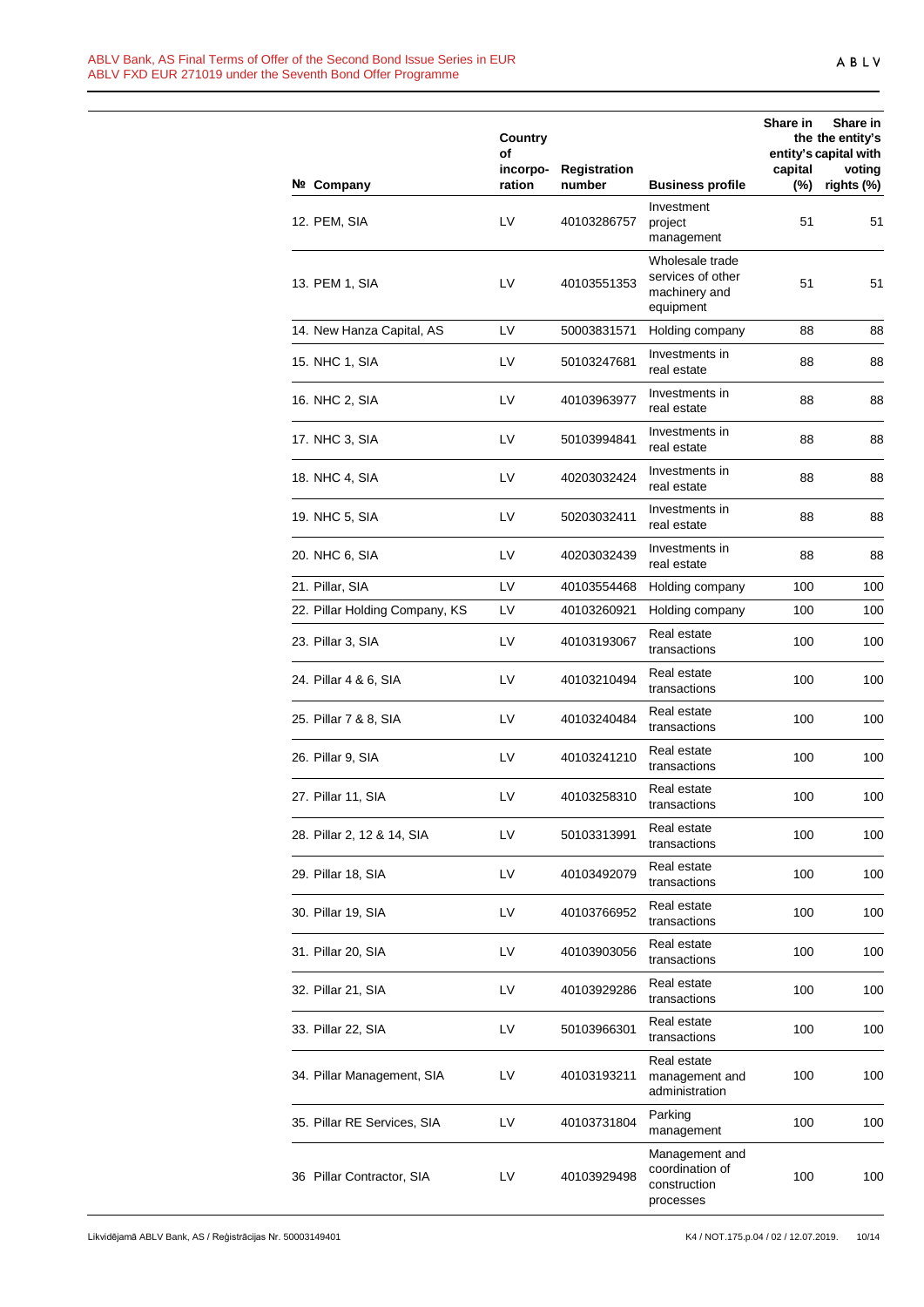|             |                                                                                                                                | Nº Company                                                                                                                                                                                                                                                     | Country<br>οf<br>incorpo-<br>ration | Registration<br>number | <b>Business profile</b>                   | Share in<br>capital<br>$(\%)$ | Share in<br>the the entity's<br>entity's capital with<br>voting<br>rights (%) |
|-------------|--------------------------------------------------------------------------------------------------------------------------------|----------------------------------------------------------------------------------------------------------------------------------------------------------------------------------------------------------------------------------------------------------------|-------------------------------------|------------------------|-------------------------------------------|-------------------------------|-------------------------------------------------------------------------------|
|             |                                                                                                                                | 37. Pillar Architekten, SIA                                                                                                                                                                                                                                    | LV                                  | 40103437217            | Designing and<br>designers<br>supervision | 100                           | 100                                                                           |
|             |                                                                                                                                | 38. Pillar Development, SIA                                                                                                                                                                                                                                    | LV                                  | 40103222826            | Infrastructure<br>maintenance             | 100                           | 100                                                                           |
|             |                                                                                                                                | 39. Pillar Utilities, SIA                                                                                                                                                                                                                                      | LV                                  | 40103693339            | Infrastructure<br>management              | 100                           | 10 <sub>C</sub>                                                               |
|             |                                                                                                                                | 40. Hanzas Dārzs, SIA                                                                                                                                                                                                                                          | LV                                  | 40203078059            | Territory<br>management                   | 100                           | 100                                                                           |
|             |                                                                                                                                | 41. ABLV Building Complex, SIA                                                                                                                                                                                                                                 | LV                                  | 40203037667            | Investments in<br>real estate             | 100                           | 10 <sub>C</sub>                                                               |
|             |                                                                                                                                | * subsidiary company is registered, but licence for rendering investment services has not been received<br>yet, as well as payment of paid-in share capital has not been made, that being compliant with the<br>registration country legislative requirements. |                                     |                        |                                           |                               |                                                                               |
| $B.6 - B.8$ |                                                                                                                                | N/A                                                                                                                                                                                                                                                            |                                     |                        |                                           |                               |                                                                               |
| <b>B.9</b>  | Profit forecast and<br>assessment                                                                                              | ABLV Bank made no profit forecasts for the following periods of operations.                                                                                                                                                                                    |                                     |                        |                                           |                               |                                                                               |
| B.10        | Reservations in the<br>audit report on the<br>financial information                                                            | ABLV Bank audited financial report for the year 2016 contains no reservations.                                                                                                                                                                                 |                                     |                        |                                           |                               |                                                                               |
| <b>B.11</b> |                                                                                                                                | N/A                                                                                                                                                                                                                                                            |                                     |                        |                                           |                               |                                                                               |
|             |                                                                                                                                | <b>Performance indicators</b><br><b>Financial indicators, EUR'000</b>                                                                                                                                                                                          |                                     |                        | 2015                                      |                               | 2016                                                                          |
|             |                                                                                                                                | Operating income                                                                                                                                                                                                                                               |                                     |                        | 126 319                                   |                               | 141 875                                                                       |
|             |                                                                                                                                | Operating expense                                                                                                                                                                                                                                              |                                     |                        | 51 933                                    |                               | 59 914                                                                        |
|             |                                                                                                                                | Profit or loss before taxes                                                                                                                                                                                                                                    |                                     |                        | 74 563                                    |                               | 81 961                                                                        |
|             | Selected historical key<br>financial information                                                                               | <b>Balance sheet data, EUR'000</b>                                                                                                                                                                                                                             |                                     |                        |                                           |                               |                                                                               |
|             | and any changes to it                                                                                                          | Assets                                                                                                                                                                                                                                                         |                                     |                        | 4 928 121                                 |                               | 3 849 586                                                                     |
| <b>B.12</b> | since the date of the                                                                                                          | Deposits                                                                                                                                                                                                                                                       |                                     |                        | 3793192                                   |                               | 2 901 824                                                                     |
|             | last published audited                                                                                                         | Loans                                                                                                                                                                                                                                                          |                                     |                        | 873 499                                   |                               | 1 012 146                                                                     |
|             | financial reports                                                                                                              | Shareholders' equity<br>ABLV Bank forecasts contain no adverse changes since the date of its last published audited<br>financial report.                                                                                                                       |                                     |                        | 281 453                                   |                               | 321 802                                                                       |
|             |                                                                                                                                | There are no significant changes in the financial or trading position of ABLV Bank detected<br>subsequent to the period covered by the historical financial information.                                                                                       |                                     |                        |                                           |                               |                                                                               |
| <b>B.13</b> | Events particular to the<br>Issuer which are to a<br>material extent relevant<br>to the evaluation of the<br>Issuer's solvency | Recently there were no detected events particular to ABLV Bank which are to a material extent<br>relevant to the evaluation of the Issuer's solvency.                                                                                                          |                                     |                        |                                           |                               |                                                                               |
| B.14        | Issuer's dependence<br>on other entities within<br>the group                                                                   | ABLV Bank is not dependent upon other entities within the ABLV Bank group.                                                                                                                                                                                     |                                     |                        |                                           |                               |                                                                               |
| <b>B.15</b> | Issuer's principal<br>activities                                                                                               | ABLV Bank principal activities are rendering of financial services.                                                                                                                                                                                            |                                     |                        |                                           |                               |                                                                               |
| B.16        | Control over the Issuer                                                                                                        | As at the moment of the Prospectus approval, no shareholder controls the Issuer.                                                                                                                                                                               |                                     |                        |                                           |                               |                                                                               |
| B.17        | Credit ratings                                                                                                                 | No credit ratings are assigned to ABLV Bank by credit rating agencies registered and/or<br>certified according to Regulation No 1060/2009 on credit rating agencies.                                                                                           |                                     |                        |                                           |                               |                                                                               |
|             | $B.18 - B.50$                                                                                                                  | N/A                                                                                                                                                                                                                                                            |                                     |                        |                                           |                               |                                                                               |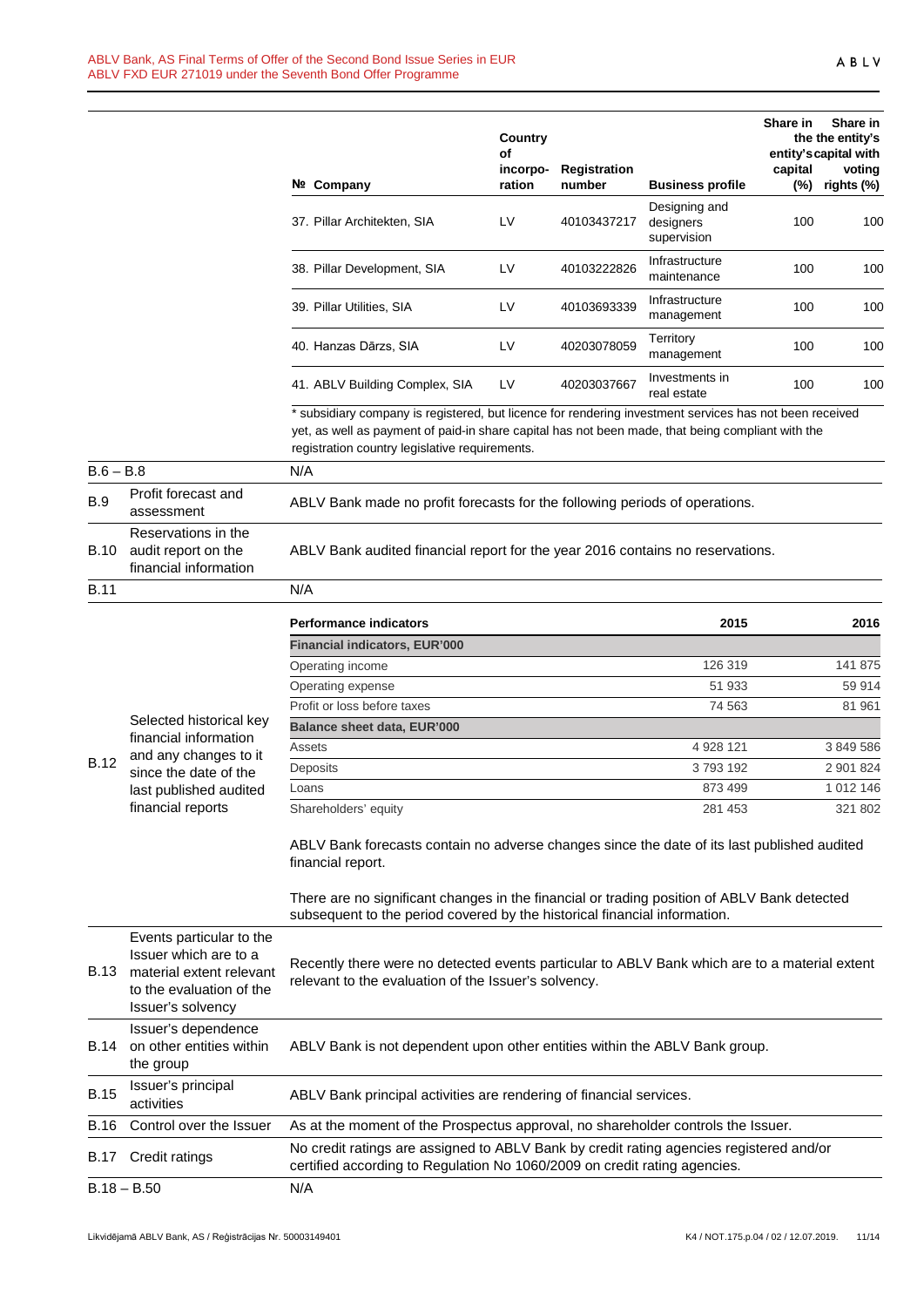|             | <b>Section C. Securities</b>                                |                                                                                                                                                                                                                                                                                              |
|-------------|-------------------------------------------------------------|----------------------------------------------------------------------------------------------------------------------------------------------------------------------------------------------------------------------------------------------------------------------------------------------|
| C.1         | <b>Bond details</b>                                         | Bonds issued under the Second Bond Issue Series in EUR - ABLV FXD EUR 271019<br>(ISIN LV0000802338) are dematerialized bearer securities without restraint on alienation.                                                                                                                    |
| C.2         | Currency of the<br>Bond issue                               | EUR (euro).                                                                                                                                                                                                                                                                                  |
| $C.3 - C.4$ |                                                             | N/A                                                                                                                                                                                                                                                                                          |
| C.5         | Restrictions on the<br>free transferability of<br>the Bonds | The Bonds are freely transferrable securities that represent the Issuer's debt to the Bondholders<br>without additional collateral. The Bonds are dematerialized bearer securities without restraint on<br>alienation - transferrable securities.                                            |
| $C.6 - C.7$ |                                                             | N/A                                                                                                                                                                                                                                                                                          |
|             |                                                             | Division of the Bonds into categories<br>The Bonds are not supposed to be divided into categories. Pursuant to these Final Terms,<br>straight Bonds are supposed to be issued.                                                                                                               |
|             |                                                             | Limitations to the rights attached to the Bonds<br>The Bonds are freely transferrable securities without restraint on their alienation.                                                                                                                                                      |
|             |                                                             | Interest Rate<br>The Annual Interest Rate is fixed, and it is equal to 0.95% (p.a.).                                                                                                                                                                                                         |
| C.8,<br>C.9 | Rights attached to<br>the Bonds                             | The date from which interest becomes payable and the due dates for interest<br>The Interest Income shall be accrued starting from 27 October 2017. The Interest Income shall<br>be paid twice a year: on 27 October and 27 April, starting from 27 April 2018, ending on<br>27 October 2019. |
|             |                                                             | Bond maturity date and repayment procedures<br>The Investor shall receive the Bond Face Value as a lump-sum payment on 27 October 2019.                                                                                                                                                      |
|             |                                                             | Bond yield<br>Fixed rate is applied to the Bonds, and therefore the yield does not change.                                                                                                                                                                                                   |
|             |                                                             | Representatives of debt security holders<br>Holders of the debt securities may freely determine representatives for exercising the rights<br>attached to the Bonds.                                                                                                                          |
| C.10        |                                                             | N/A                                                                                                                                                                                                                                                                                          |
|             | Admission of the Bonds<br>$C.11$ to the<br>regulated market | The Bonds are supposed to be admitted to the regulated market - Baltic Bond List of Nasdaq<br>Riga Stock Exchange.                                                                                                                                                                           |
| C.12        | Minimum face value<br>of the issue                          | Pursuant to paragraph 9.3 of the Base Prospectus, the Investor may not apply for purchasing<br>less than 1 (one) Bond.                                                                                                                                                                       |
|             | $C.13 - C.22$                                               | N/A                                                                                                                                                                                                                                                                                          |
|             | <b>Section D. Risks</b>                                     |                                                                                                                                                                                                                                                                                              |
| D.1         |                                                             | N/A                                                                                                                                                                                                                                                                                          |
|             |                                                             | In carrying out its operating activities, ABLV Bank is subject to various risks. Most significant                                                                                                                                                                                            |

|     |                                     | Credit risk<br>Credit risk is exposure to potential losses in case of ABLV Bank counterparty or debtor<br>being unable to pay the contractual obligations to ABLV Bank.                                                                                                                                                                                                                           |
|-----|-------------------------------------|---------------------------------------------------------------------------------------------------------------------------------------------------------------------------------------------------------------------------------------------------------------------------------------------------------------------------------------------------------------------------------------------------|
| D.2 | Key information<br>on the key risks | Liquidity risk<br>Liquidity is ABLV Bank ability to maintain or ensure sufficient cash flow to meet the<br>expected (everyday) or sudden (critical) need for the same in order to provide financing<br>for asset growth or discharge the financial obligations in a due time. This means the ability<br>to turn assets into cash with minimal loss or ensure reasonably priced credit facilities. |
|     |                                     | 3. Currency exchange rate fluctuation risk<br>ABLV Bank is exposed to negative effects of fluctuations in the foreign currency<br>exchange rates on its financial position and cash flow.                                                                                                                                                                                                         |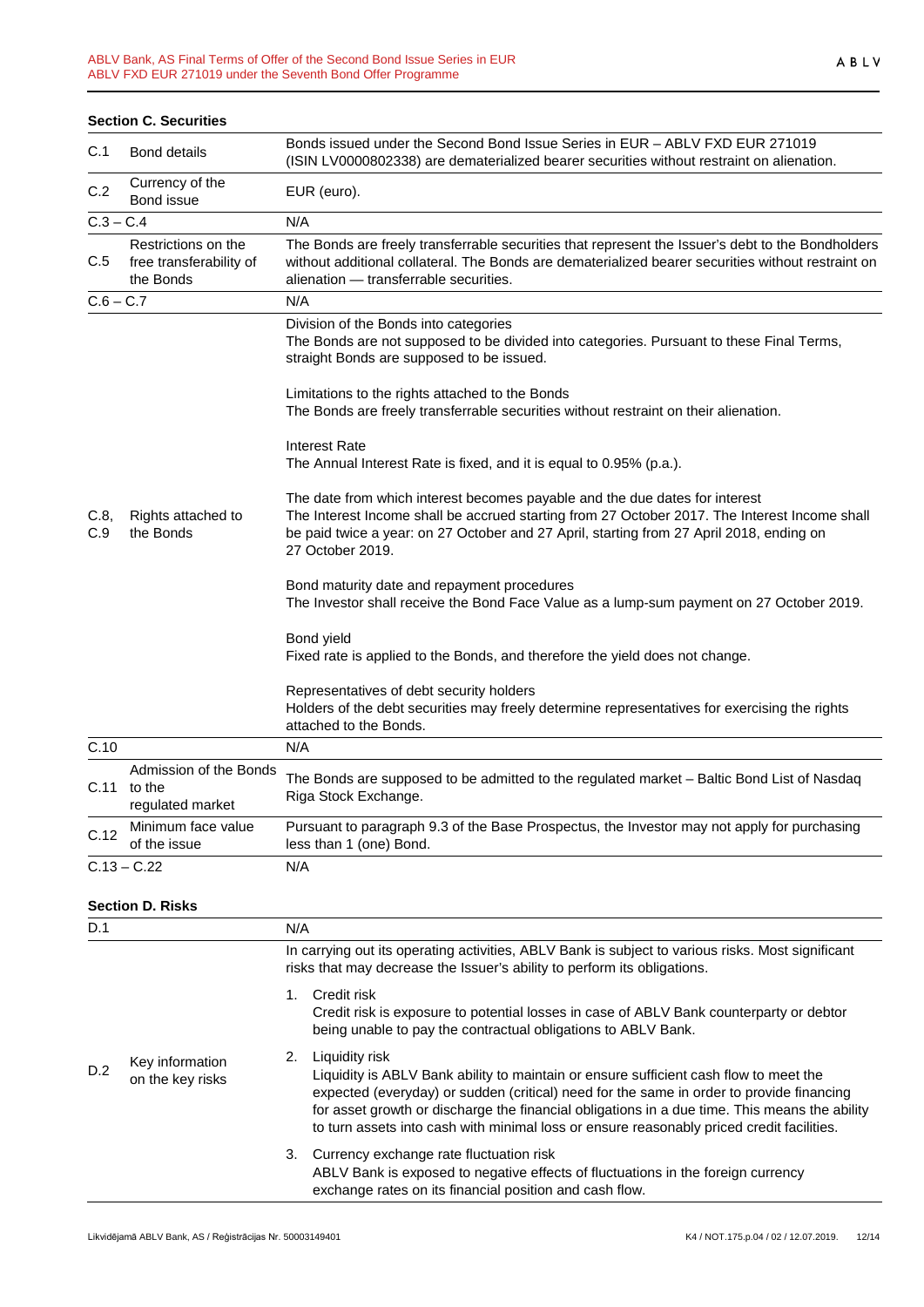|              |                                                   |        | 4. Interest rate risk<br>Interest rate risk represents the adverse effect of the market interest rate fluctuations on<br>ABLV Bank financial position.                                                                                                                                                                                                                                                                                                                                           |  |  |
|--------------|---------------------------------------------------|--------|--------------------------------------------------------------------------------------------------------------------------------------------------------------------------------------------------------------------------------------------------------------------------------------------------------------------------------------------------------------------------------------------------------------------------------------------------------------------------------------------------|--|--|
|              |                                                   | 5.     | Non-financial risks<br>During the course of its operations, ABLV Bank encounters also non-financial risks<br>(including operational risk, reputational risk, etc.) with exposure to sudden loss. The<br>cause of such risks may be, for instance, clerical errors or fraud, break-downs in<br>information systems, insufficient internal control and procedures, etc.                                                                                                                            |  |  |
|              |                                                   |        | 6. Competition risk<br>As at the end of 2016, 86% of total deposits with ABLV Bank were the deposits placed by<br>foreign clients. Consequently, operations of the Issuer are only partly subject to<br>competition risk in the local market.                                                                                                                                                                                                                                                    |  |  |
|              |                                                   | 7.     | Legal risk (incl. tax)<br>The risk related to amendments in laws, regulations, and other legal acts, or to<br>implementation of new legal acts, which may result in reorientation of the Issuer's<br>activities or abandonment of particular lines of the Issuer's financial activities. This may<br>have consequent negative impact on the Issuer's earning capacity and stability.                                                                                                             |  |  |
|              |                                                   |        | Risk factors associated with the Bond issue:                                                                                                                                                                                                                                                                                                                                                                                                                                                     |  |  |
|              |                                                   | 1.     | Liquidity risk<br>Listing of the Bonds in the Stock Exchange Nasdaq Riga Bond List does not guarantee<br>liquidity of the Bonds, and therefore the Investor should assess potential risk of limited<br>possibilities of selling the Bonds in the secondary market due to insufficient interest of<br>other market players. If there is no sufficient interest in the secondary market (liquidity<br>shortfall), it may be difficult for the Investor to sell the Bonds at adequate market price. |  |  |
| D.3          | Information on the risks<br>specific to the Bonds | 2.     | Price risk<br>Price of the Bonds in the secondary market may fluctuate in accordance with the<br>Investors' interest, which can be affected by macroeconomic processes, events<br>concerning one or several Investors, and also, inter alia, events concerning the Issuer.<br>The Investors' opportunities of gaining profit may vary accordingly from time to time.                                                                                                                             |  |  |
|              |                                                   |        | 3. Legal risk (incl. tax)<br>The risk related to amendments in legislation, regulations and other legal acts, or to<br>implementation of new legal acts, which may cause additional expenses or reduce return<br>on investment. This risk also covers possible changes in applicable tax assessment and<br>withholding procedures.                                                                                                                                                               |  |  |
| $D.4 - D.6$  |                                                   | N/A    |                                                                                                                                                                                                                                                                                                                                                                                                                                                                                                  |  |  |
|              | <b>Section E. Offer</b>                           |        |                                                                                                                                                                                                                                                                                                                                                                                                                                                                                                  |  |  |
| $E.1 - E.2a$ |                                                   | N/A    |                                                                                                                                                                                                                                                                                                                                                                                                                                                                                                  |  |  |
| E.2b         | Reasons for the<br>Bond offer                     |        | Objective of offering the Bond Issue Series shall be raising of funds that the Issuer will use for<br>financing its operating activities, including without limitation:<br>improvement of the ABLV Bank assets' and liabilities' distribution into maturity bands;<br>increase and maintenance of the liquidity level required for activities of ABLV Bank.                                                                                                                                      |  |  |
|              |                                                   |        | The total amount of the issue is 10 638 000.00 EUR (ten million six hundred thirty-eight<br>thousand euro).<br>The public offer start date is 21 September 2017.                                                                                                                                                                                                                                                                                                                                 |  |  |
| E.3          | Terms and<br>conditions of the<br>offer           |        | A representative of the Investment Company or the Investor itself, provided it has a financial<br>instruments account opened with ABLV Bank, shall submit an order to the Issuer, using the<br>sample form "Financial Instruments' Trade Order" appended hereto, on working days from 08:30<br>till 18:30. The order may also be submitted electronically, using a corresponding order form in<br><b>ABLV Bank Internetbank.</b>                                                                 |  |  |
|              |                                                   | 23:59. | The public offer end date shall be 23 October 2017. Orders shall be accepted by ABLV Bank,<br>AS, till the end of the working day, i.e., 18:30, or electronically – till the end of the day, i.e.,                                                                                                                                                                                                                                                                                               |  |  |